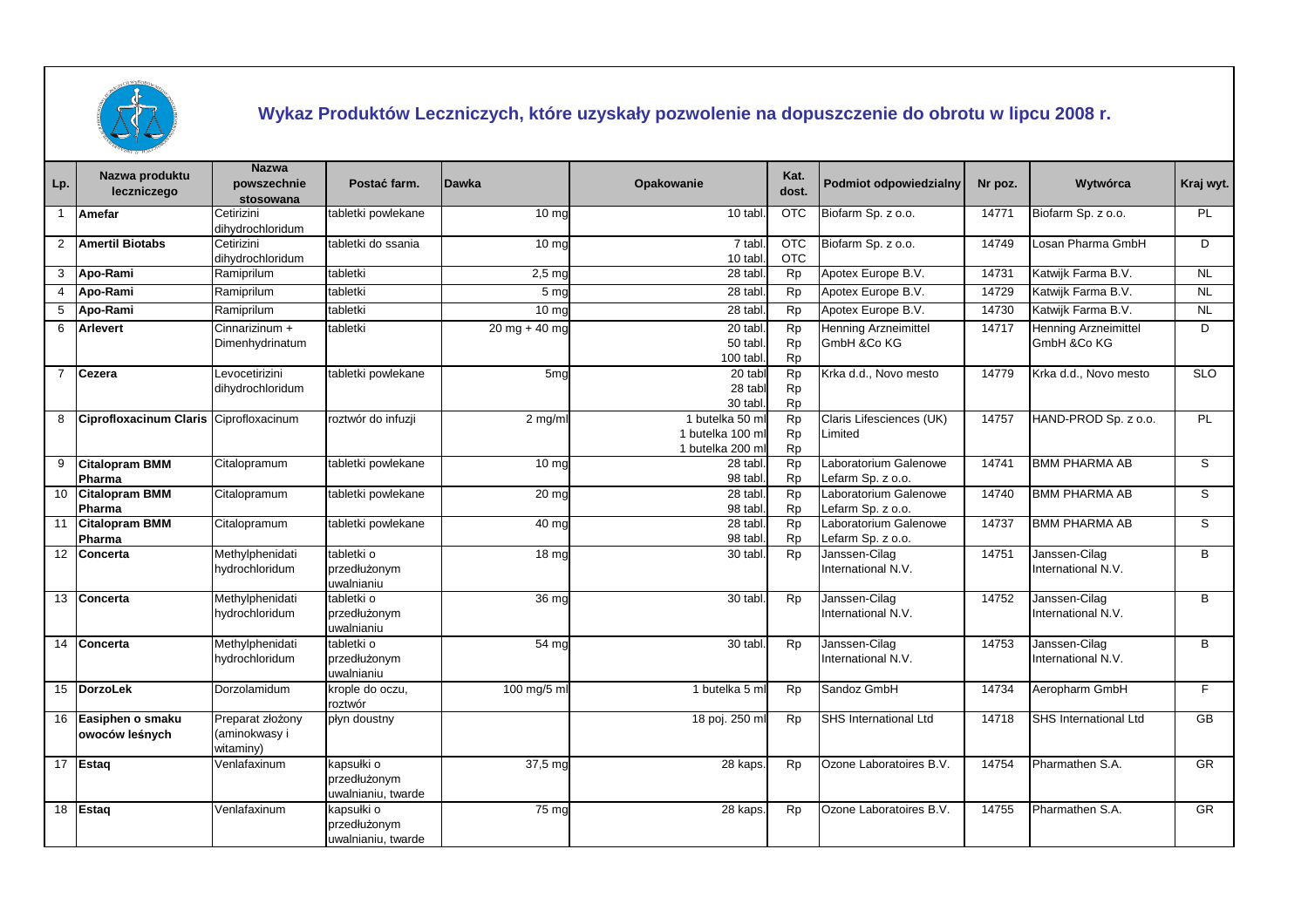|    | 19 Estaq            | Venlafaxinum                                                                    | kapsułki o<br>przedłużonym<br>uwalnianiu, twarde                                                 | $\overline{150}$ mg | 28 kaps.                                                                                                                                                                                                                                         | <b>Rp</b>                                             | Ozone Laboratoires B.V.                                         | 14756 | Pharmathen S.A.                                                               | <b>GR</b>                    |
|----|---------------------|---------------------------------------------------------------------------------|--------------------------------------------------------------------------------------------------|---------------------|--------------------------------------------------------------------------------------------------------------------------------------------------------------------------------------------------------------------------------------------------|-------------------------------------------------------|-----------------------------------------------------------------|-------|-------------------------------------------------------------------------------|------------------------------|
|    | 20 GalLek           | Galantaminum                                                                    | tabletki powlekane                                                                               | 4 mg                | 14 tabl.                                                                                                                                                                                                                                         | <b>Rp</b>                                             | Sandoz GmbH                                                     | 14719 | Salutas Pharma GmbH<br>LEK S.A.<br>Lek Pharmaceuticals d.d.                   | D<br>PL<br><b>SLO</b>        |
|    | 21 GalLek           | Galantaminum                                                                    | tabletki powlekane                                                                               | 8 mg                | 30 tabl.<br>56 tabl.                                                                                                                                                                                                                             | <b>Rp</b><br><b>Rp</b>                                | Sandoz GmbH                                                     | 14720 | Salutas Pharma GmbH<br>LEK S.A.<br>Lek Pharmaceuticals d.d.                   | D<br>PL<br><b>SLO</b>        |
|    | 22 GalLek           | Galantaminum                                                                    | tabletki powlekane                                                                               | 12 <sub>mg</sub>    | 30 tabl.<br>56 tabl.                                                                                                                                                                                                                             | <b>Rp</b><br><b>Rp</b>                                | Sandoz GmbH                                                     | 14721 | Salutas Pharma GmbH<br>LEK S.A.<br>Lek Pharmaceuticals d.d.                   | D<br>PL<br><b>SLO</b>        |
|    | 23 Indastad         | Indapamidum                                                                     | tabletki o<br>przedłużonym<br>uwalnianiu                                                         | $1,5 \text{ mg}$    | 30 tabl.                                                                                                                                                                                                                                         | <b>Rp</b>                                             | Stada Arzneimittel AG                                           | 14728 | Stada Arzneimittel AG<br>Stada Production Ireland<br>Centrafarm Services B.V. | D<br><b>IRL</b><br><b>NL</b> |
|    | 24 Losarlic 12,5 mg | Losartanum kalicum                                                              | tabletki powlekane                                                                               | 12,5 mg             | 7 tabl<br>14 tabl. (1 x 14)<br>14 tabl. (2 x 7)<br>21 tabl<br>56 tabl.<br>98 tabl                                                                                                                                                                | <b>Rp</b><br>Rp<br>Rp<br>Rp<br><b>Rp</b><br><b>Rp</b> | LICONSA, Liberacion<br>Controlada de Sustancias<br>Activas S.A. | 14763 | LICONSA, Liberacion<br>Controlada de Sustancias<br>Activas S.A.               | E                            |
|    | 25 Losarlic 50 mg   | Losartanum kalicum                                                              | tabletki powlekane                                                                               | $\overline{50}$ mg  | 7 tabl.<br>14 tabl<br>21 tabl.<br>28 tabl.<br>56 tabl.<br>98 tabl                                                                                                                                                                                | Rp<br><b>Rp</b><br>Rp<br>Rp<br>Rp<br><b>Rp</b>        | LICONSA, Liberacion<br>Controlada de Sustancias<br>Activas S.A. | 14764 | LICONSA, Liberacion<br>Controlada de Sustancias<br>Activas S.A.               | E.                           |
| 26 | Losarlic 100 mg     | Losartanum kalicum                                                              | tabletki powlekane                                                                               | 100 mg              | 7 tabl<br>14 tabl.<br>21 tabl<br>28 tabl.<br>56 tabl<br>98 tabl.                                                                                                                                                                                 | <b>Rp</b><br><b>Rp</b><br>Rp<br>Rp<br>Rp<br><b>Rp</b> | LICONSA, Liberacion<br>Controlada de Sustancias<br>Activas S.A. | 14762 | LICONSA, Liberacion<br>Controlada de Sustancias<br>Activas S.A.               | E                            |
|    | 27 Menitorix        | Vaccinum<br>haemophili stripe b<br>et meningococcale<br>classis C<br>coniugatum | proszek i<br>rozpuszczalnik do<br>sporządzania<br>roztworu do<br>wstrzykiwań, produkt<br>złożony |                     | 1 fiol. proszku + 1 amp.-strzyk.<br>rozpuszczalnika<br>1 fiol. proszku + 1 amp.-strzyk.<br>rozpuszczalnika + 2 igły<br>10 fiol. proszku + 10 amp.-strzyk.<br>rozpuszczalnika<br>10 fiol. proszku + 10 amp.-strzyk.<br>rozpuszczalnika + 20 igieł | <b>Rp</b><br><b>Rp</b><br><b>Rp</b><br>Rp             | SmithKline Beecham PLC                                          | 14746 | GlaxoSmithKline<br><b>Biologicals</b>                                         | B                            |
|    | 28 Metfogamma 1000  | Metformini<br>hydrochloridum                                                    | tabletki powlekane                                                                               | 1000 mg             | 30 tabl<br>120 tabl.                                                                                                                                                                                                                             | <b>Rp</b><br><b>Rp</b>                                | <b>WORWAG PHARMA</b><br>GmbH & Co.KG                            | 14747 | Dragenopharm Apotheker<br>Pueschl GmbH & Co. KG                               | D                            |
|    | 29 Milupa pku 3     | Preparat złożony                                                                | tabletki powlekane                                                                               |                     | 600 tabl.                                                                                                                                                                                                                                        | <b>Rp</b>                                             | Milupa GmbH                                                     | 14773 | <b>Vitamex AB</b>                                                             | S                            |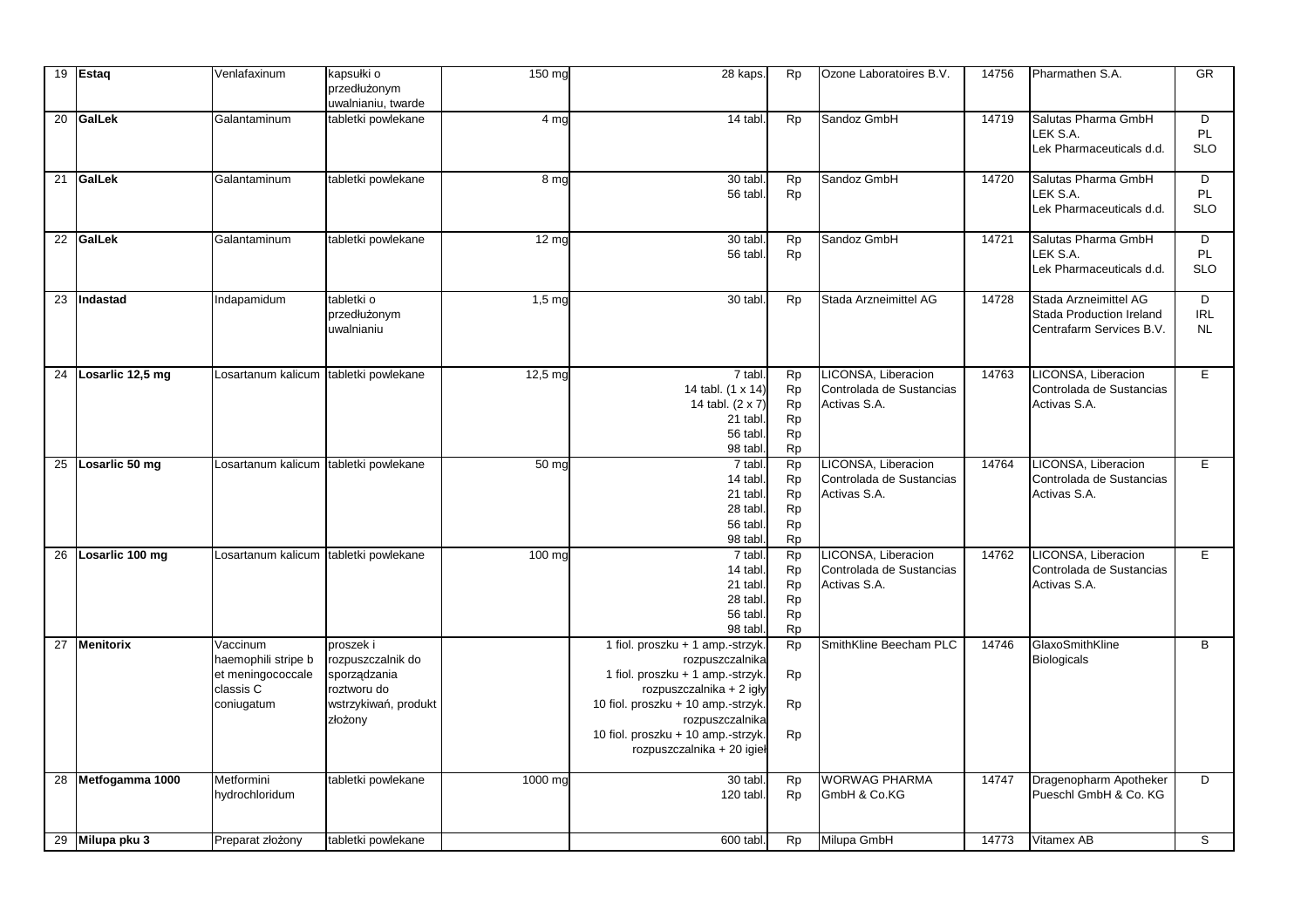|    | 30 Naratriptan Teva | Naratriptanum | tabletki powlekane | $2,5$ mg          | 2 tabl.<br>4 tabl.<br>6 tabl.                                                                                                                                                                                 | Rp<br>Rp<br>Rp                                                                       | <b>Teva Pharmaceuticals</b><br>Polska Sp. z o.o. | 14781 | Teva Sante SA<br>Teva UK Ltd.<br><b>Teva Pharmaceutical</b><br>Works Private Limited<br>Company<br>Pharmachemie B.V. | $\overline{F}$<br>GB<br>H<br><b>NL</b> |
|----|---------------------|---------------|--------------------|-------------------|---------------------------------------------------------------------------------------------------------------------------------------------------------------------------------------------------------------|--------------------------------------------------------------------------------------|--------------------------------------------------|-------|----------------------------------------------------------------------------------------------------------------------|----------------------------------------|
|    | 31 NebivoLek        | Nebivololum   | tabletki           | 5 <sub>mg</sub>   | 28 tabl.                                                                                                                                                                                                      | Rp                                                                                   | Sandoz GmbH                                      | 14744 | Salutas Pharma GmbH<br>LEK S.A.<br>Lek Pharmaceuticals d.d.                                                          | D<br>PL<br><b>SLO</b>                  |
|    | 32 Nebivolol Hexal  | Nebivololum   | tabletki           | 5 <sub>mg</sub>   | 28 tabl.                                                                                                                                                                                                      | Rp                                                                                   | 1A Pharma GmbH                                   | 14742 | Salutas Pharma GmbH<br>LEK S.A.<br>Lek Pharmaceuticals d.d.                                                          | D<br>PL<br><b>SLO</b>                  |
|    | 33 Olanzafloc       | Olanzapinum   | tabletki powlekane | $2,5$ mg          | 28 tabl. (1 x 28)<br>28 tabl. (2 x 14)<br>28 tabl. (4 x 7)<br>30 tabl. (1 x 30)<br>30 tabl. (2 x 15)<br>30 tabl. (3 x 10)<br>60 tabl. (6 x 10)<br>60 tabl. (2 x 30)<br>60 tabl. (3 x 20)<br>60 tabl. (4 x 15) | Rp<br><b>Rp</b><br>Rp<br>Rp<br><b>Rp</b><br>Rp<br><b>Rp</b><br>Rp<br>Rp<br>Rp        | <b>HEXAL AG</b>                                  |       | Salutas Pharma GmbH<br>LEK S.A.<br>Lek Pharmaceuticals d.d.                                                          | D<br>PL<br><b>SLO</b>                  |
| 34 | <b>Olanzafloc</b>   | Olanzapinum   | tabletki powlekane | 5 <sub>mg</sub>   | 28 tabl. (1 x 28)<br>28 tabl. (2 x 14)<br>28 tabl. (4 x 7)<br>30 tabl. (1 x 30)<br>30 tabl. (2 x 15)<br>30 tabl. (3 x 10)<br>60 tabl. (6 x 10)<br>60 tabl. (2 x 30)<br>60 tabl. (3 x 20)<br>60 tabl. (4 x 15) | Rp<br>Rp<br><b>Rp</b><br>Rp<br>Rp<br>Rp<br>Rp<br>Rp<br>Rp<br><b>Rp</b>               | <b>HEXAL AG</b>                                  | 14775 | Salutas Pharma GmbH<br>LEK S.A.<br>Lek Pharmaceuticals d.d.                                                          | D<br>PL<br><b>SLO</b>                  |
|    | 35 Olanzafloc       | Olanzapinum   | tabletki powlekane | 7.5 <sub>mg</sub> | 28 tabl. (4 x 7)<br>28 tabl. (2 x 14)<br>28 tabl. (1 x 28)<br>30 tabl. (3 x 10)<br>30 tabl. (2 x 15)<br>30 tabl. (1 x 30)<br>60 tabl. (6 x 10)<br>60 tabl. (4 x 15)<br>60 tabl. (3 x 20)<br>60 tabl. (2 x 30) | Rp<br>Rp<br>Rp<br>Rp<br><b>Rp</b><br><b>Rp</b><br>Rp<br><b>Rp</b><br>Rp<br><b>Rp</b> | <b>HEXAL AG</b>                                  | 14776 | Salutas Pharma GmbH<br>LEK S.A.<br>Lek Pharmaceuticals d.d.                                                          | D<br>PL<br><b>SLO</b>                  |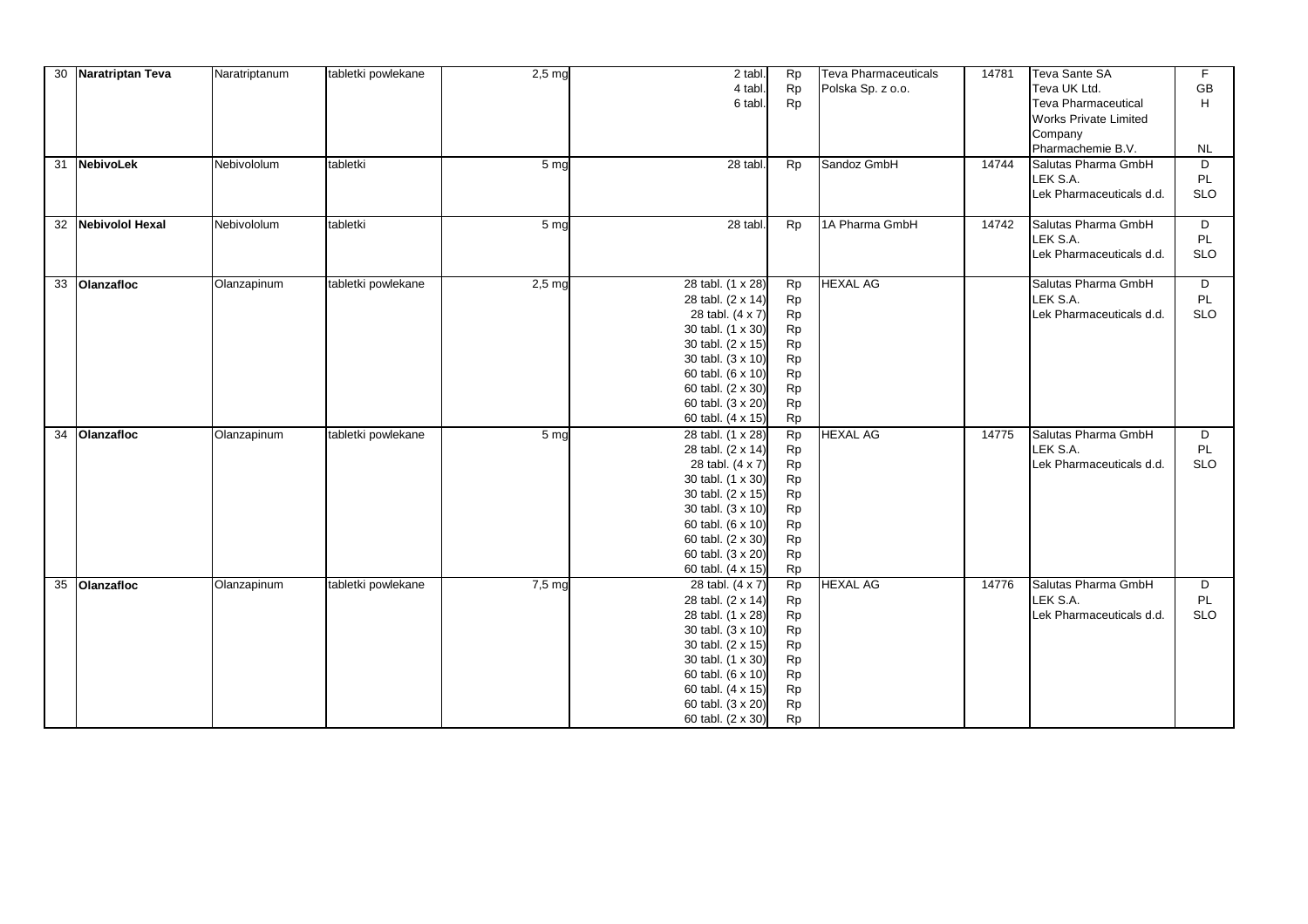| 36 | Olanzafloc              | Olanzapinum   | tabletki powlekane  | 10 mg            | 28 tabl. (4 x 7)      | Rp         | <b>HEXAL AG</b>          | 14782 | Salutas Pharma GmbH      | D          |
|----|-------------------------|---------------|---------------------|------------------|-----------------------|------------|--------------------------|-------|--------------------------|------------|
|    |                         |               |                     |                  | 28 tabl. (2 x 14)     | Rp         |                          |       | LEK S.A.                 | PL         |
|    |                         |               |                     |                  | 28 tabl. (1 x 28)     | Rp         |                          |       | Lek Pharmaceuticals d.d. | <b>SLO</b> |
|    |                         |               |                     |                  | 30 tabl. (3 x 10)     | Rp         |                          |       |                          |            |
|    |                         |               |                     |                  | 30 tabl. (2 x 15)     | Rp         |                          |       |                          |            |
|    |                         |               |                     |                  | 30 tabl. (1 x 30)     | <b>Rp</b>  |                          |       |                          |            |
|    |                         |               |                     |                  | 60 tabl. (6 x 10)     | <b>Rp</b>  |                          |       |                          |            |
|    |                         |               |                     |                  | 60 tabl. (4 x 15)     | <b>Rp</b>  |                          |       |                          |            |
|    |                         |               |                     |                  | 60 tabl. (3 x 20)     | <b>Rp</b>  |                          |       |                          |            |
|    |                         |               |                     |                  | 60 tabl. (2 x 30)     | <b>Rp</b>  |                          |       |                          |            |
|    | 37 Olanzafloc           | Olanzapinum   | tabletki powlekane  | 15 <sub>ma</sub> | 28 tabl. (4 x 7)      | <b>Rp</b>  | <b>HEXAL AG</b>          | 14777 | Salutas Pharma GmbH      | D          |
|    |                         |               |                     |                  | 28 tabl. (2 x 14)     | <b>Rp</b>  |                          |       | LEK S.A.                 | PL         |
|    |                         |               |                     |                  | 28 tabl. (1 x 28)     | <b>Rp</b>  |                          |       | Lek Pharmaceuticals d.d. | <b>SLO</b> |
|    |                         |               |                     |                  | 30 tabl. (3 x 10)     | <b>Rp</b>  |                          |       |                          |            |
|    |                         |               |                     |                  | 30 tabl. (2 x 15)     | Rp         |                          |       |                          |            |
|    |                         |               |                     |                  | 30 tabl. (1 x 30)     | Rp         |                          |       |                          |            |
|    |                         |               |                     |                  | 60 tabl. (6 x 10)     | Rp         |                          |       |                          |            |
|    |                         |               |                     |                  | 60 tabl. (4 x 15)     | Rp         |                          |       |                          |            |
|    |                         |               |                     |                  | 60 tabl. (3 x 20)     | Rp         |                          |       |                          |            |
|    |                         |               |                     |                  | 60 tabl. (2 x 30)     | <b>Rp</b>  |                          |       |                          |            |
|    | 38 Olanzafloc           | Olanzapinum   | tabletki powlekane  | 20 mg            | 28 tabl. (1 x 28)     | Rp         | <b>HEXAL AG</b>          |       | Salutas Pharma GmbH      | D          |
|    |                         |               |                     |                  | 28 tabl. (2 x 14)     | Rp         |                          |       | LEK S.A.                 | PL         |
|    |                         |               |                     |                  | 28 tabl. (4 x 7)      | <b>Rp</b>  |                          |       | Lek Pharmaceuticals d.d. | <b>SLO</b> |
|    |                         |               |                     |                  | 30 tabl. (1 x 30)     | Rp         |                          |       |                          |            |
|    |                         |               |                     |                  | 30 tabl. (2 x 15)     | <b>Rp</b>  |                          |       |                          |            |
|    |                         |               |                     |                  | 30 tabl. (3 x 10)     | Rp         |                          |       |                          |            |
|    |                         |               |                     |                  | 60 tabl. (6 x 10)     | Rp         |                          |       |                          |            |
|    |                         |               |                     |                  | 60 tabl. (2 x 30)     | Rp         |                          |       |                          |            |
|    |                         |               |                     |                  | 60 tabl. (3 x 20)     | <b>Rp</b>  |                          |       |                          |            |
|    |                         |               |                     |                  | 60 tabl. (4 x 15)     | <b>Rp</b>  |                          |       |                          |            |
|    | 39 Oxaliplatin Merck    | Oxaliplatinum | proszek do          | 5 mg/ml          | 1 fiol. 50 mg         | Rp         | <b>Merck Generiques</b>  | 14716 | Vianex S.A. (Plant "C")  | GR         |
|    |                         |               | sporządzania        |                  | 1 fiol. 100 mg        | <b>Rp</b>  |                          |       |                          |            |
|    |                         |               | roztworu do infuzji |                  |                       |            |                          |       |                          |            |
|    | 40 Paramax Rapid 500mg  | Paracetamolum | tabletki            | 500mg            | 10 tabl. w blistrze   | <b>OTC</b> | Medinet international Oy | 14745 | Vitabalans Oy            | FIN        |
|    |                         |               |                     |                  | 30 tabl. w blistrach  | <b>OTC</b> | Ab                       |       |                          |            |
|    |                         |               |                     |                  | 100 tabl. w pojemniku | <b>OTC</b> |                          |       |                          |            |
|    | 41 Paroxetine Aurobindo | Paroxetinum   | tabletki powlekane  | 20 <sub>mg</sub> | 7 tabl.               | Rp         | Aurobindo Pharma Limited | 14758 | <b>Milpharm Limited</b>  | GB         |
|    |                         |               |                     |                  | 10 tabl.              | <b>Rp</b>  |                          |       |                          |            |
|    |                         |               |                     |                  | 14 tabl.              | Rp         |                          |       |                          |            |
|    |                         |               |                     |                  | 20 tabl.              | Rp         |                          |       |                          |            |
|    |                         |               |                     |                  | 28 tabl.              | Rp         |                          |       |                          |            |
|    |                         |               |                     |                  | 30 tabl.              | Rp         |                          |       |                          |            |
|    |                         |               |                     |                  | 50 tabl.              | Rp         |                          |       |                          |            |
|    |                         |               |                     |                  | 56 tabl.              | <b>Rp</b>  |                          |       |                          |            |
|    |                         |               |                     |                  | 60 tabl.              | <b>Rp</b>  |                          |       |                          |            |
|    |                         |               |                     |                  | 98 tabl.              | Rp         |                          |       |                          |            |
|    |                         |               |                     |                  | 100 tabl.             | <b>Rp</b>  |                          |       |                          |            |
|    |                         |               |                     |                  | 250 tabl.             | Rp         |                          |       |                          |            |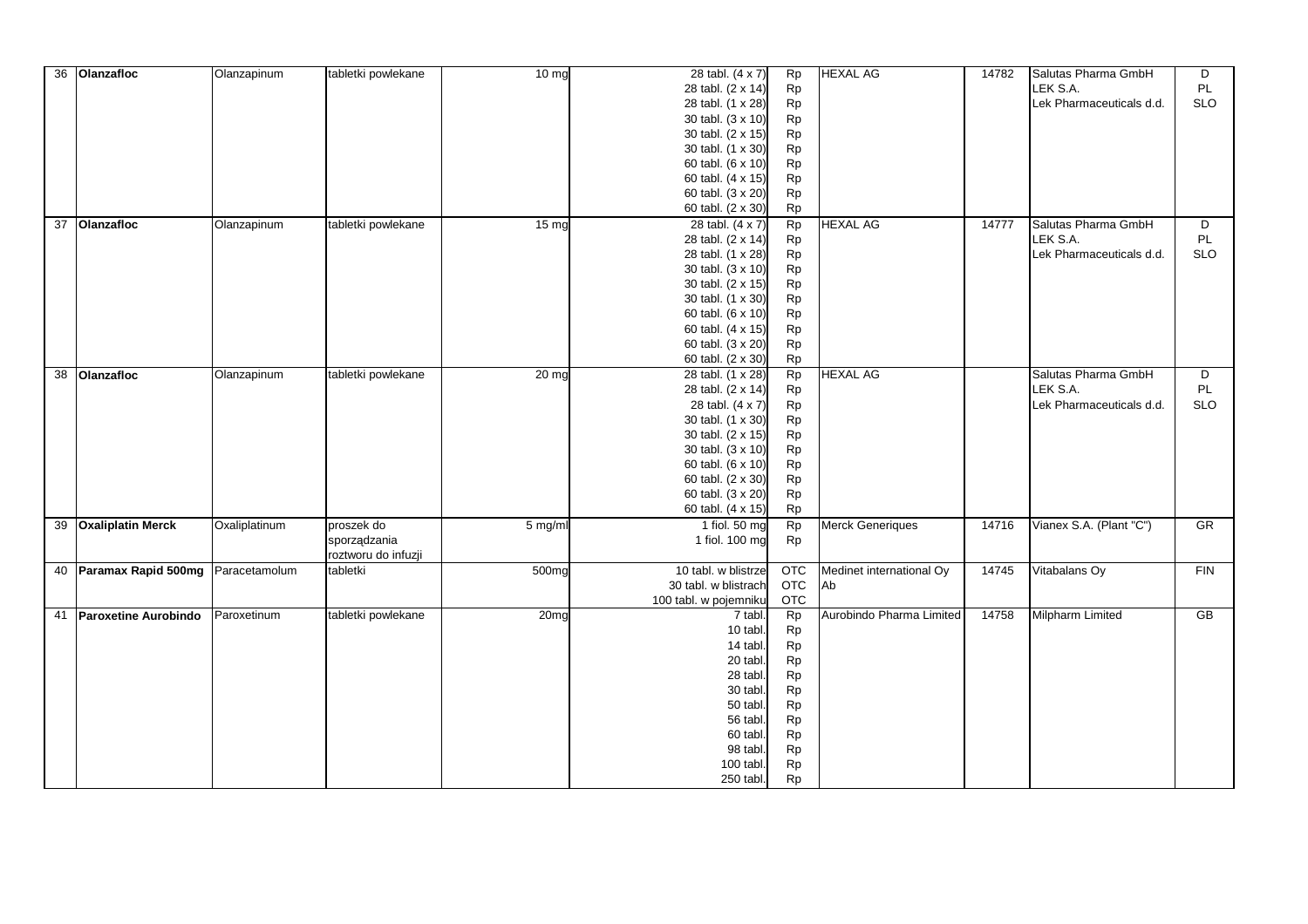| 42 | Paroxetine Aurobindo                   | Paroxetinum         | tabletki powlekane  | 30 mg              | 7 tabl.           | Rp         | Aurobindo Pharma Limited   | 14761 | Milpharm Limited         | $\overline{GB}$ |
|----|----------------------------------------|---------------------|---------------------|--------------------|-------------------|------------|----------------------------|-------|--------------------------|-----------------|
|    |                                        |                     |                     |                    | 10 tabl.          | <b>Rp</b>  |                            |       |                          |                 |
|    |                                        |                     |                     |                    | 14 tabl.          | Rp         |                            |       |                          |                 |
|    |                                        |                     |                     |                    | 20 tabl.          | <b>Rp</b>  |                            |       |                          |                 |
|    |                                        |                     |                     |                    | 28 tabl.          | Rp         |                            |       |                          |                 |
|    |                                        |                     |                     |                    | 30 tabl.          | <b>Rp</b>  |                            |       |                          |                 |
|    |                                        |                     |                     |                    | 50 tabl.          | <b>Rp</b>  |                            |       |                          |                 |
|    |                                        |                     |                     |                    | 56 tabl.          | <b>Rp</b>  |                            |       |                          |                 |
|    |                                        |                     |                     |                    | 60 tabl.          | <b>Rp</b>  |                            |       |                          |                 |
|    |                                        |                     |                     |                    | 98 tabl           | <b>Rp</b>  |                            |       |                          |                 |
|    |                                        |                     |                     |                    | 100 tabl.         | <b>Rp</b>  |                            |       |                          |                 |
|    |                                        |                     |                     |                    | 250 tabl.         | <b>Rp</b>  |                            |       |                          |                 |
|    | 43 Piramil 10 mg                       | Ramiprilum          | tabletki            | 10 <sub>mg</sub>   | 30 tabl. (3 x 10) | <b>Rp</b>  | Sandoz GmbH                | 14750 | Salutas Pharma GmbH      | D               |
|    |                                        |                     |                     |                    | 30 tabl. (5 x 6)  | <b>Rp</b>  |                            |       | LEK S.A.                 | <b>PL</b>       |
|    |                                        |                     |                     |                    | 60 tabl. (6 x 10) | Rp         |                            |       |                          |                 |
|    |                                        |                     |                     |                    | 60 tabl. (10 x 6) | <b>Rp</b>  |                            |       |                          |                 |
| 44 | Procto-Hemolan                         | Suppositoria        | czopek              |                    | 10 szt. (1 x 10)  | <b>OTC</b> | Aflofarm Fabryka Leków     | 14772 | Aflofarm Fabryka Leków   | <b>PL</b>       |
|    | protect                                | antihaemorrhoidales |                     |                    | 10 szt. (2 x 5)   | <b>OTC</b> | Sp. z o.o.                 |       | Sp. z o.o.               |                 |
|    |                                        |                     |                     |                    |                   |            |                            |       |                          |                 |
|    | 45 Q-pril                              | Quinaprilum         | tabletki powlekane  | 5 <sub>mq</sub>    | $30$ tabl.        | <b>Rp</b>  | Zakłady Farmaceutyczne     | 14722 | Zakłady Farmaceutyczne   | <b>PL</b>       |
|    |                                        |                     |                     |                    |                   |            | POLPHARMA S.A.             |       | POLPHARMA S.A.           |                 |
|    |                                        |                     |                     |                    |                   |            |                            |       |                          |                 |
|    | 46 Q-pril                              | Quinaprilum         | tabletki powlekane  | 10 <sub>mg</sub>   | 30 tabl.          | <b>Rp</b>  | Zakłady Farmaceutyczne     | 14723 | Zakłady Farmaceutyczne   | PL              |
|    |                                        |                     |                     |                    |                   |            | POLPHARMA S.A.             |       | POLPHARMA S.A.           |                 |
|    |                                        |                     |                     |                    |                   |            |                            |       |                          |                 |
|    | 47 Q-pril                              | Quinaprilum         | tabletki powlekane  | $20 \text{ mg}$    | 30 tabl           | <b>Rp</b>  | Zakłady Farmaceutyczne     | 14724 | Zakłady Farmaceutyczne   | PL              |
|    |                                        |                     |                     |                    |                   |            | POLPHARMA S.A.             |       | POLPHARMA S.A.           |                 |
|    |                                        |                     |                     |                    |                   |            |                            |       |                          |                 |
|    | 48 Q-pril                              | Quinaprilum         | tabletki powlekane  | $\overline{40}$ mg | 30 tabl.          | <b>Rp</b>  | Zakłady Farmaceutyczne     | 14725 | Zakłady Farmaceutyczne   | PL              |
|    |                                        |                     |                     |                    |                   |            | POLPHARMA S.A.             |       | POLPHARMA S.A.           |                 |
|    |                                        |                     |                     |                    |                   |            |                            |       |                          |                 |
|    | 49 Rapydan                             | Lidocainum +        | plaster leczniczy   | $70$ mg + 70 mg    | 1 plaster         | Rp         | Eusa Pharma (Europe)       | 14748 | Penn Pharmaceuticals     |                 |
|    |                                        | Tetracainum         |                     |                    | 2 plastry         | Rp         | Ltd.                       |       | Services Limited         |                 |
|    |                                        |                     |                     |                    | 5 plastrów        | Rp         |                            |       |                          |                 |
|    |                                        |                     |                     |                    | 25 plastrów       | <b>Rp</b>  |                            |       |                          |                 |
|    | 50 Risperidone Hexal 0,25 Risperidonum |                     | tabletki powlekane  | $0,25$ mg          | 20 tabl.          | <b>Rp</b>  | <b>HEXAL AG</b>            | 14733 | Salutas Pharma GmbH      | D               |
|    |                                        |                     |                     |                    | 30 tabl.          | <b>Rp</b>  |                            |       | LEK S.A.                 | <b>PL</b>       |
|    |                                        |                     |                     |                    | 40 tabl.          | Rp         |                            |       | Lek Pharmaceuticals d.d. | <b>SLO</b>      |
|    |                                        |                     |                     |                    | 60 tabl.          | <b>Rp</b>  |                            |       |                          |                 |
|    | 51 Risperidone Hexal 6                 | Risperidonum        | tabletki powlekane  | 6 mg               | 20 tabl.          | <b>Rp</b>  | <b>HEXAL AG</b>            | 14732 | Salutas Pharma GmbH      | D               |
|    |                                        |                     |                     |                    | 30 tabl.          | Rp         |                            |       | LEK S.A.                 | PL              |
|    |                                        |                     |                     |                    | 40 tabl.          | <b>Rp</b>  |                            |       | Lek Pharmaceuticals d.d. | <b>SLO</b>      |
|    |                                        |                     |                     |                    | 60 tabl.          | <b>Rp</b>  |                            |       |                          |                 |
|    | 52 Sinoxal                             | Oxaliplatinum       | proszek do          | 5 mg/ml            | 1 fiol. 50 mg     | <b>Rp</b>  | Actavis Group hf.          | 14735 | Actavis Nordic A/S       | DK.             |
|    |                                        |                     | sporządzania        |                    | 1 fiol. 100 mg    | <b>Rp</b>  |                            |       |                          |                 |
|    |                                        |                     | roztworu do infuzji |                    |                   |            |                            |       |                          |                 |
|    | 53 Strattera                           | Atomoxetinum        | kapsułki twarde     | 80 mg              | 7 kaps.           | <b>Rp</b>  | Eli Lilly and Company Ltd. | 14760 | Lilly S.A.               | E.              |
|    |                                        |                     |                     |                    | 14 kaps.          | <b>Rp</b>  |                            |       |                          |                 |
|    |                                        |                     |                     |                    | 28 kaps.          | <b>Rp</b>  |                            |       |                          |                 |
|    |                                        |                     |                     |                    |                   |            |                            |       |                          |                 |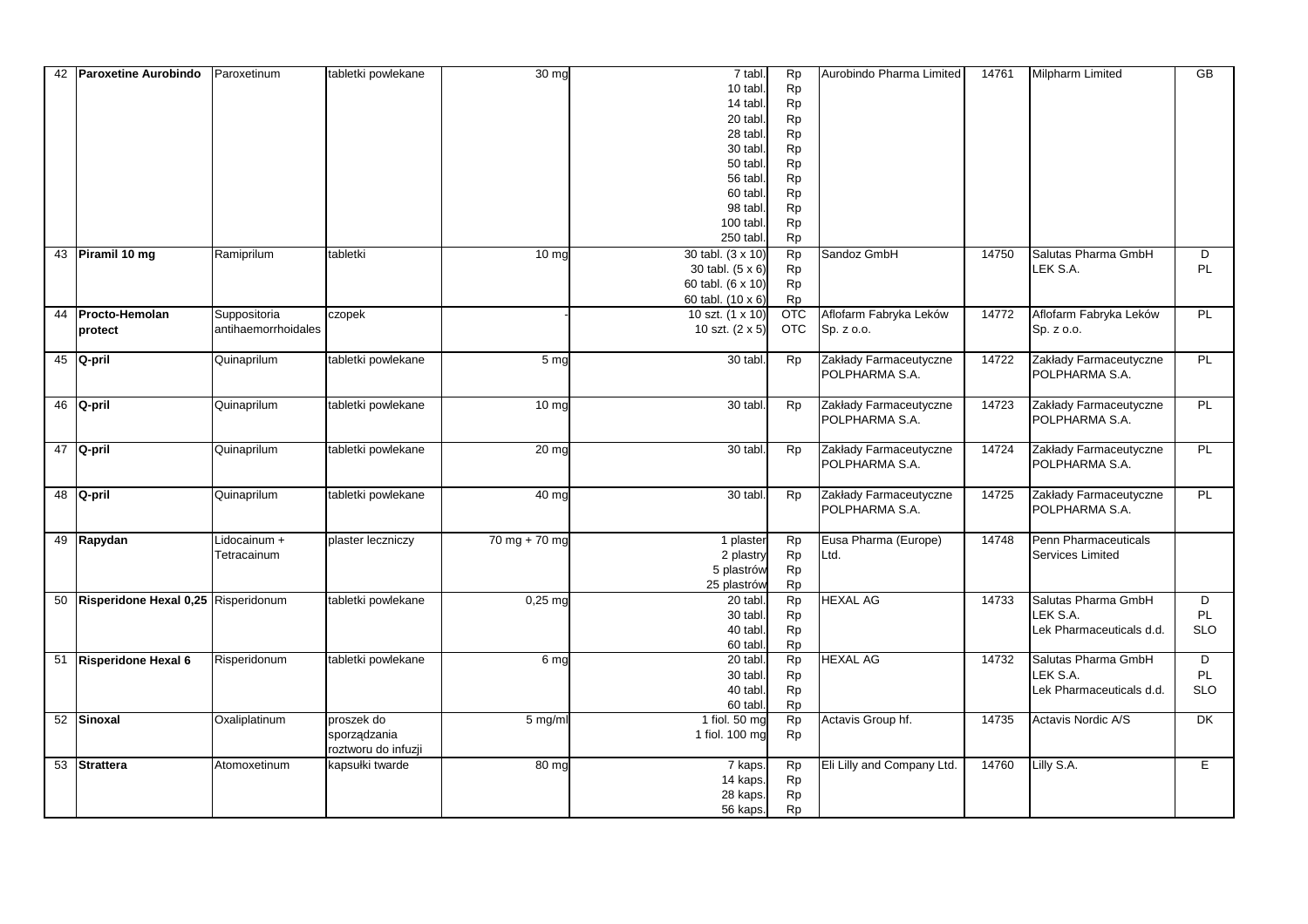| 54 | Strattera                | Atomoxetinum                                       | kapsułki twarde                            | 100 mg             | 7 kaps.<br>14 kaps.<br>28 kaps.<br>56 kaps.                                                 | Rp<br>Rp<br>Rp<br>Rp                            | Eli Lilly and Company Ltd.                                       | 14759 | Lilly S.A.                                                                                | E                   |
|----|--------------------------|----------------------------------------------------|--------------------------------------------|--------------------|---------------------------------------------------------------------------------------------|-------------------------------------------------|------------------------------------------------------------------|-------|-------------------------------------------------------------------------------------------|---------------------|
|    | 55 Tifizol               | Pantoprazolum                                      | tabletki dojelitowe                        | 20 mc              | 14 tabl. (1 x 14)<br>14 tabl. (2 x 7)<br>28 tabl. (2 x 14)<br>28 tabl. (4 x 7)<br>100 tabl. | Rp<br>Rp<br>Rp<br>Rp<br>Rp                      | Alfred E. Tiefenbacher<br>(GmbH & Co. KG)                        | 14743 | Farma-APS Produtos<br>Farmaceuticos S.A.<br>Przedsiębiorstwo<br>Farmaceutyczne Jelfa S.A. | P<br>PL             |
|    | 56 Tifizol               | Pantoprazolum                                      | tabletki dojelitowe                        | $\overline{40}$ mg | 14 tabl. (1 x 14)<br>14 tabl. (2 x 7)<br>28 tabl. (2 x 14)<br>28 tabl. (4 x 7)<br>100 tabl. | <b>Rp</b><br><b>Rp</b><br><b>Rp</b><br>Rp<br>Rp | Alfred E. Tiefenbacher<br>(GmbH & Co. KG)                        | 14739 | Farma-APS Produtos<br>Farmaceuticos S.A.<br>Przedsiębiorstwo<br>Farmaceutyczne Jelfa S.A. | P<br>PL             |
| 57 | Vidotin                  | tert-Butylamini<br>perindoprilum                   | tabletki                                   | 4mg                | 30 tabl.                                                                                    | <b>Rp</b>                                       | Gedeon Richter Ltd.                                              | 14738 | Gedeon Richter Plc.<br>Grodziskie Zakłady<br>Farmaceutyczne "Polfa"<br>Sp. z o.o.         | H<br><b>PL</b>      |
|    | 58 Vidotin               | tert-Butylamini<br>perindoprilum                   | tabletki                                   | 8 <sub>mg</sub>    | 30 tabl.                                                                                    | Rp                                              | Gedeon Richter Ltd.                                              | 14736 | Gedeon Richter Plc.<br>Grodziskie Zakłady<br>Farmaceutyczne "Polfa"<br>Sp. z o.o.         | H<br><b>PL</b>      |
|    | 59 Vitaminum C Hasco     | Acidum ascorbicum                                  | tabletki powlekane                         | 100 mg             | 30 tabl.<br>50 tabl.                                                                        | <b>OTC</b><br><b>OTC</b>                        | Przedsiębiorstwo Produkcji<br>Farmaceutycznej HASCO-<br>LEK S.A. | 14765 | Przedsiębiorstwo Produkcj<br>Farmaceutycznej HASCO-<br>LEK S.A.                           | PL                  |
| 60 | <b>Vitaminum C Hasco</b> | Acidum ascorbicum                                  | tabletki powlekane                         | 200 mg             | 30 tabl.<br>50 tabl.                                                                        | <b>OTC</b><br><b>OTC</b>                        | Przedsiębiorstwo Produkcji<br>Farmaceutycznej HASCO-<br>LEK S.A. | 14766 | Przedsiębiorstwo Produkcj<br>Farmaceutycznej HASCO-<br>LEK S.A.                           | PL                  |
| 61 | <b>Yaz</b>               | Ethinylestradiolum +<br>Drospirenonum              | tabletki powlekane                         | $0,020$ mg + 3 mg  | 28 tabl.<br>84 tabl.                                                                        | Rp<br>Rp                                        | <b>Bayer Schering Pharma</b><br>AG                               | 14780 | Schering GmbH und Co.<br><b>Productions KG</b><br><b>Bayer Schering Pharma</b><br>AG      | $\overline{D}$<br>D |
|    | 62 Zatoprom              | lbuprofenum +<br>Pseudoephedrini<br>hydrochloridum | tabletki powlekane                         | $200$ mg + 30 mg   | 12 tabl.                                                                                    | $\overline{OTC}$                                | GlaxoSmithKline<br>Pharmaceuticals S.A.                          | 14770 | GlaxoSmithKline<br>Pharmaceuticals S.A.                                                   | PL                  |
|    | 63 Zinoxx                | Cefuroximum                                        | tabletki powlekane                         | 250 mg             | 10 tabl.                                                                                    | <b>Rp</b>                                       | Tabuk Poland Sp. z o.o.                                          | 14726 | Medana Pharma Terpol<br>Group S.A.                                                        | PL                  |
|    | 64 Zinoxx                | Cefuroximum                                        | tabletki powlekane                         | $500$ mg           | 10 tabl.                                                                                    | Rp                                              | Tabuk Poland Sp. z o.o.                                          | 14727 | Medana Pharma Terpol<br>Group S.A.                                                        | PL                  |
|    | 65 Zomiren SR            | Alprazolamum                                       | tabletki o<br>zmodyfikowanym<br>uwalnianiu | $0,5$ mg           | 30 tabl.                                                                                    | Rp                                              | Krka d.d., Novo mesto                                            | 14767 | Krka d.d., Novo mesto                                                                     | <b>SLO</b>          |